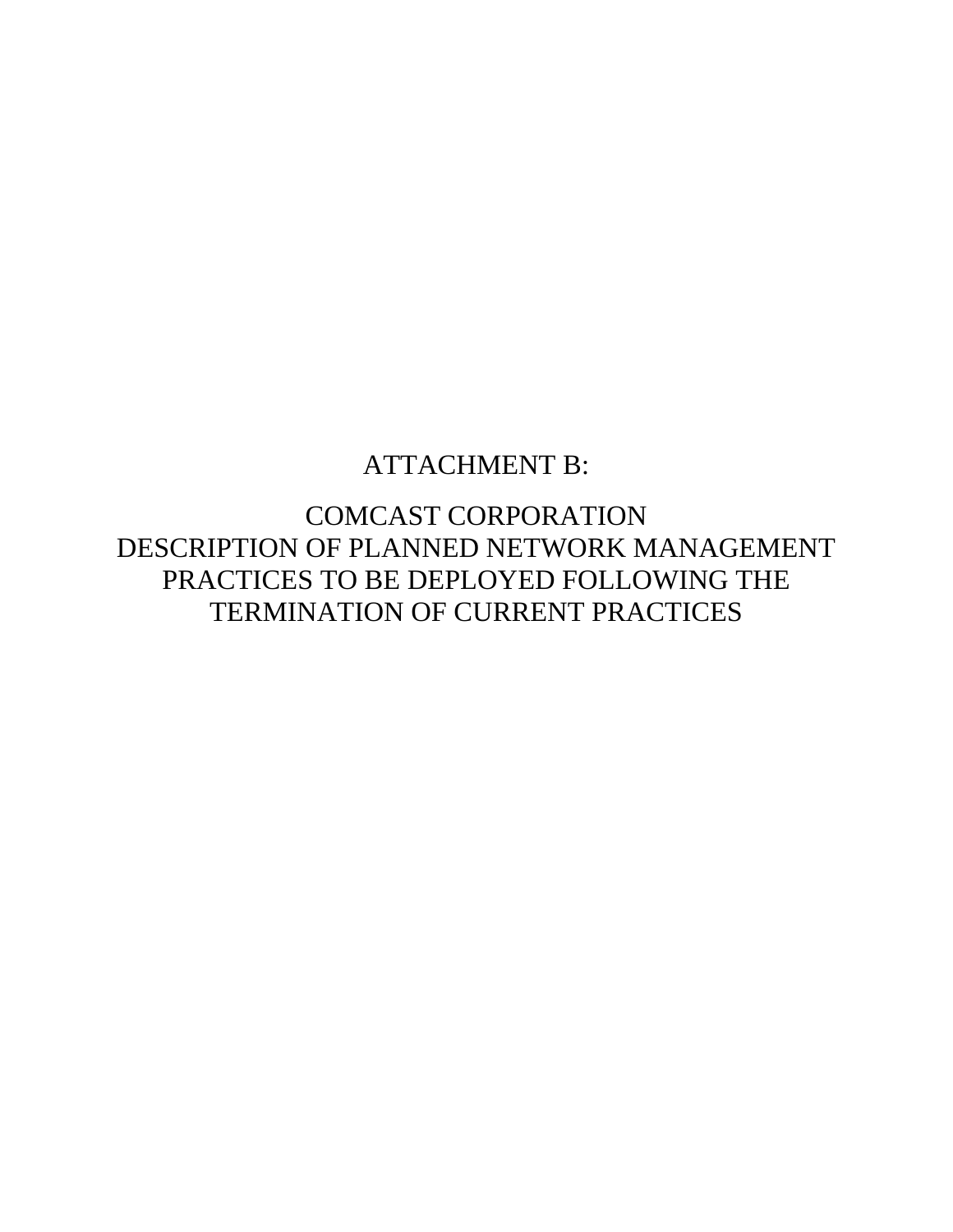## **COMCAST CORPORATION DESCRIPTION OF PLANNED NETWORK MANAGEMENT PRACTICES TO BE DEPLOYED FOLLOWING THE TERMINATION OF CURRENT PRACTICES**

Pursuant to Paragraphs 54 and 59 of the Commission's *Memorandum Opinion & Order* regarding how Comcast manages congestion on its High-Speed Internet ("HSI") network, Comcast hereby "disclose[s] to the Commission and the public the details of the network management practices that it intends to deploy following the termination of its current practices, including the thresholds that will trigger any limits on customers' access to bandwidth."<sup>1</sup>

#### **I. INTRODUCTION & SUMMARY**

Comcast's HSI network is a shared network. This means that our HSI customers share upstream and downstream bandwidth with their neighbors. Although the available bandwidth is substantial, so, too, is the demand. Thus, when a relatively small number of customers in a neighborhood place disproportionate demands on network resources, this can cause congestion that degrades their neighbors' Internet experience.<sup>2</sup> The goal of Comcast's new congestion management practices will be to enable all users of our network resources to access a "fair share" of that bandwidth, in the interest of ensuring a high-quality online experience for all of Comcast's HSI customers.3

 $\frac{1}{1}$  *In re Formal Complaint of Free Press & Pub. Knowledge Against Comcast Corp. for Secretly Degrading Peer-to-Peer Applications; Broadband Industry Practices; Petition of Free Press et al. for Declaratory Ruling That Degrading an Internet Application Violates the FCC's Internet Policy Statement & Does Not Meet an Exception for "Reasonable Network Management*," Mem. Op. and Order, FCC 08-183 ¶¶ 54, 59 (Aug. 20, 2008) ("*Order*").

<sup>2</sup> Although the *Order* focuses entirely on Comcast's current practices with respect to controlling network congestion, Comcast's efforts to deliver a superior Internet experience involve a wide variety of other network management efforts beyond congestion control. As Comcast has previously explained, we actively manage our HSI network in order to enhance our customers' Internet experience by, among other things, blocking spam, preventing viruses from harming the network and our subscribers, thwarting denial-of-service attacks, and empowering our customers' ability to control the content that enters their homes.

<sup>3</sup> These congestion management practices are independent of, and should not be confused with, our recent announcement that we will amend the "excessive use" portion of our Acceptable Use Policy, effective October 1, 2008, to establish a specific monthly data usage threshold of 250 GB per account for all residential HSI customers. This excessive use threshold is designed to prevent any one residential account from consuming excessive amounts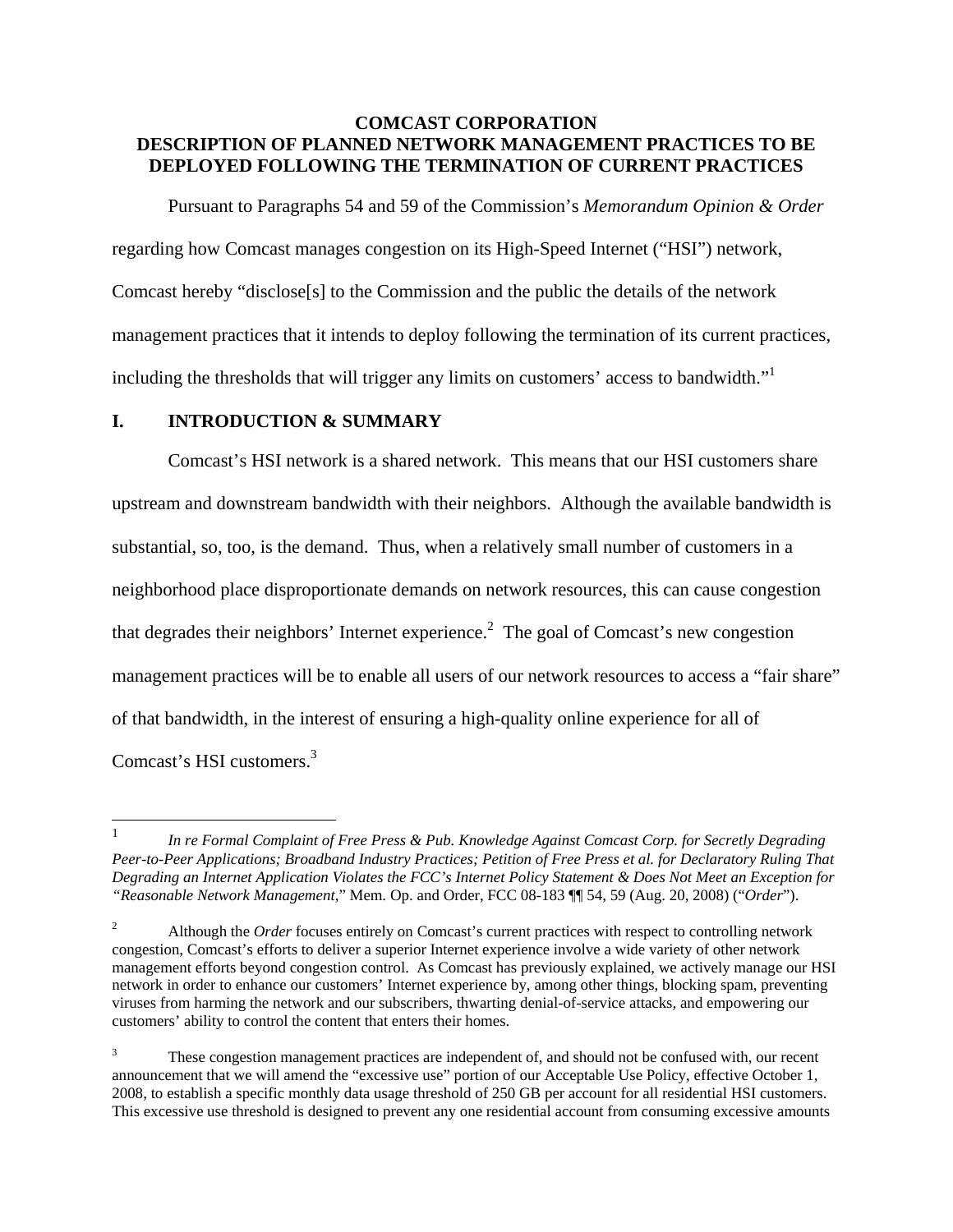Importantly, the new approach will be protocol-agnostic; that is, it *will not* manage congestion by focusing on the use of the specific protocols that place a disproportionate burden on network resources, or any other protocols. Rather, the new approach will focus on managing the traffic of those individuals who are using the most bandwidth at times when network congestion threatens to degrade subscribers' broadband experience and who are contributing disproportionately to such congestion at those points in time.

Specific details about these practices, including relevant threshold information, the type of equipment used, and other particulars, are discussed at some length later in this document. At the outset, however, we present a very high-level, simplified overview of how these practices will work once they are deployed. Despite all the detail provided further below, the fundamentals of this approach can be summarized succinctly:

- 1. Software installed in the Comcast network continuously examines aggregate traffic usage data for individual segments of Comcast's HSI network. If overall upstream or downstream usage on a particular segment of Comcast's HSI network reaches a predetermined level, the software moves on to step two.
- 2. At step two, the software examines bandwidth usage data for subscribers in the affected network segment to determine which subscribers are using a disproportionate share of the bandwidth. If the software determines that a particular subscriber or subscribers have been the source of high volumes of network traffic during a recent period of minutes, traffic originating from that subscriber or those subscribers temporarily will be assigned a lower priority status.
- 3. During the time that a subscriber's traffic is assigned the lower priority status, such traffic will not be delayed so long as the network segment is not actually congested. If, however, the network segment becomes congested, such traffic could be delayed.
- 4. The subscriber's traffic returns to normal priority status once his or her bandwidth usage drops below a set threshold over a particular time interval.

of network resources as measured over the course of a month. That cap does not address the issue of network congestion, which results from traffic levels that vary from minute to minute. We have long had an "excessive use" limit in our Acceptable Use Policy but have been criticized for failing to specify what is considered to be "excessive." The new cap provides clarity to customers regarding the specific monthly consumption limit per account. As with the existing policy, a user who violates the excessive use policy twice within six months is subject to having his or her Internet service account terminated for one year.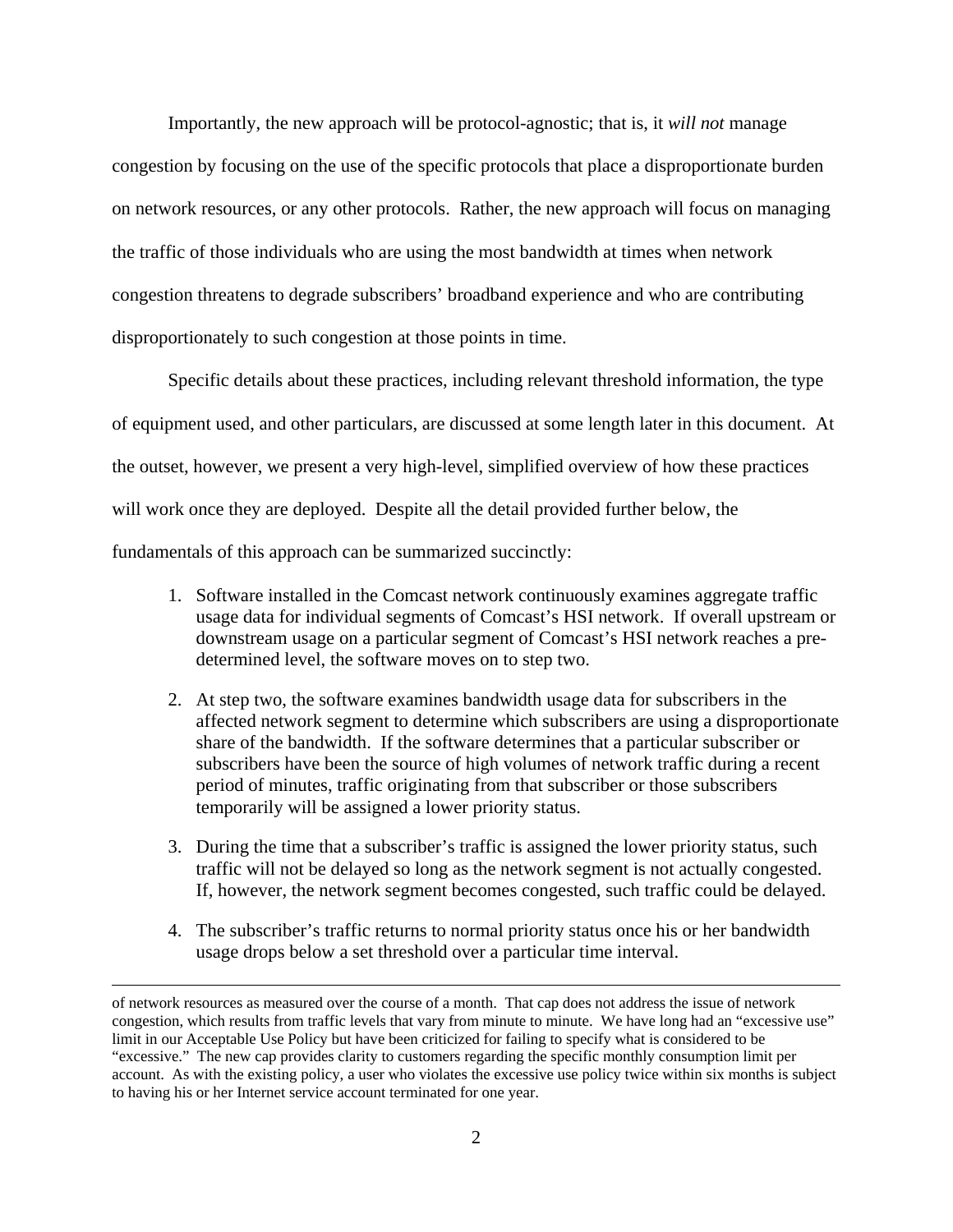We have made considerable progress in recent months in formulating our plans for this new approach, adjusting them, and subjecting them to real-world trials. Market trials in Chambersburg, PA; Warrenton, VA; Lake City, FL; East Orange, FL; and Colorado Springs, CO have enabled us to validate the utility of the general approach and collect substantial trial data to test multiple variations and alternative formulations.

Comcast appreciates the *Order*'s recognition that Comcast "may not have finalized the details of the network management practices that it intends to deploy following termination of its current practices" by the date of this report,  $4$  but our progress to date is sufficient that we do not need to make the certification contemplated by the *Order* or postpone disclosing the details of our current plans. Certainly some additional adjustments -- and possibly material changes -- will be made as we continue our trials and move forward with implementation. Thus, consistent with the spirit of the language quoted above, Comcast commits that, until we have completed our transition to the protocol-agnostic congestion management practices described below, we will inform the Commission and the public of any material changes to the practices and plans detailed here, at least two weeks prior to implementation of any such changes.<sup>5</sup>

#### **II. IMPLEMENTATION AND CONFIGURATION**

To understand exactly how these new congestion management practices will work, it will be helpful to have a general understanding of how Comcast's HSI network is designed. Comcast's HSI network is what is commonly referred to as a hybrid fiber-coax network, with coaxial cable connecting each subscriber's cable modem to an Optical Node, and fiber optic cables connecting the Optical Node, through distribution hubs, to the Cable Modem Termination

 $\overline{a}$ 

<sup>4</sup> *Order* ¶ 55 n.246.

<sup>5</sup> We recognize that clear communication with our customers is an important part of a successful long-term relationship. On an ongoing basis, we will provide our customers with clear, concise, and useful information about the services that we provide.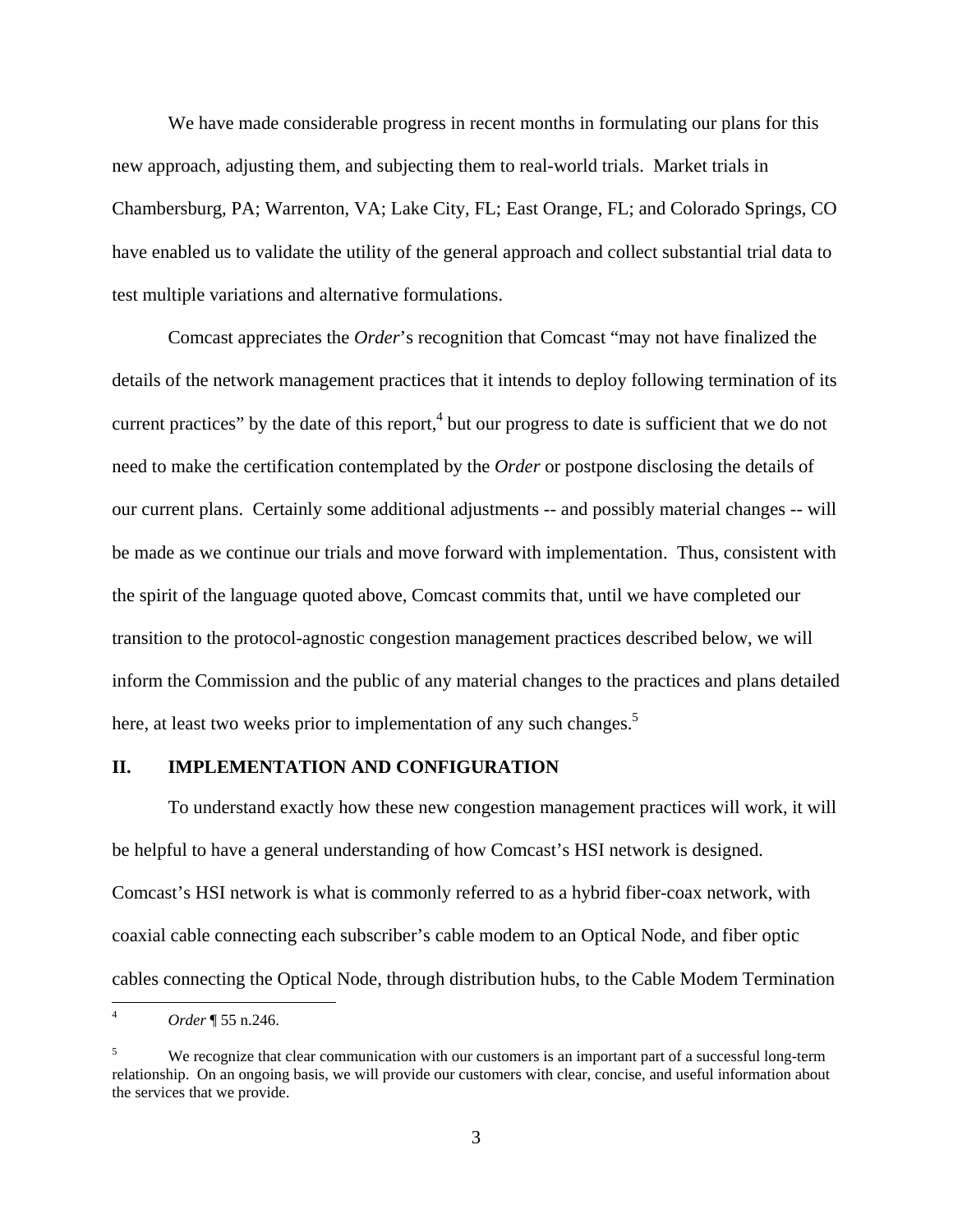System ("CMTS"), which is also known as a "data node."<sup>6</sup> The CMTSes are then connected to higher-level routers, which in turn are connected to Comcast's Internet backbone facilities. Today, Comcast has approximately 3300 CMTSes deployed throughout our network, serving our 14.4 million HSI subscribers.

Each CMTS has multiple "ports" that handle traffic coming into and leaving the CMTS. In particular, each cable modem deployed on the Comcast HSI network is connected to the CMTS through the ports on the CMTS. These ports can be either "downstream" ports or "upstream" ports, depending on whether they send information to cable modems (downstream) or receive information from cable modems (upstream) attached to the port.<sup>7</sup> Today, on average, about 275 cable modems share the same downstream port and about 100 cable modems share the same upstream port. Both types of ports can experience congestion that could degrade the broadband experience of our subscribers and, unlike with the previous congestion management practices, both upstream and downstream traffic will be subject to management under these new practices.

To implement Comcast's new protocol-agnostic congestion management practices, Comcast will purchase new hardware and software that will be deployed near the Regional Network Routers ("RNRs") that are further upstream in Comcast's network. This new hardware will consist of Internet Protocol Detail Record ("IPDR") servers, Congestion Management servers, and PacketCable Multimedia ("PCMM") servers. Further details about each of these pieces of equipment can be found below, in Section III. It is important to note here, however,

<u>.</u>

<sup>6</sup> The reader may find it useful to refer to the attached glossary for additional explanation of unfamiliar terms.

<sup>7</sup> The term "port" as used here generally contemplates single channels on a CMTS, but these statements will apply to virtual channels, also known as "bonded groups," in a DOCSIS 3.0 environment.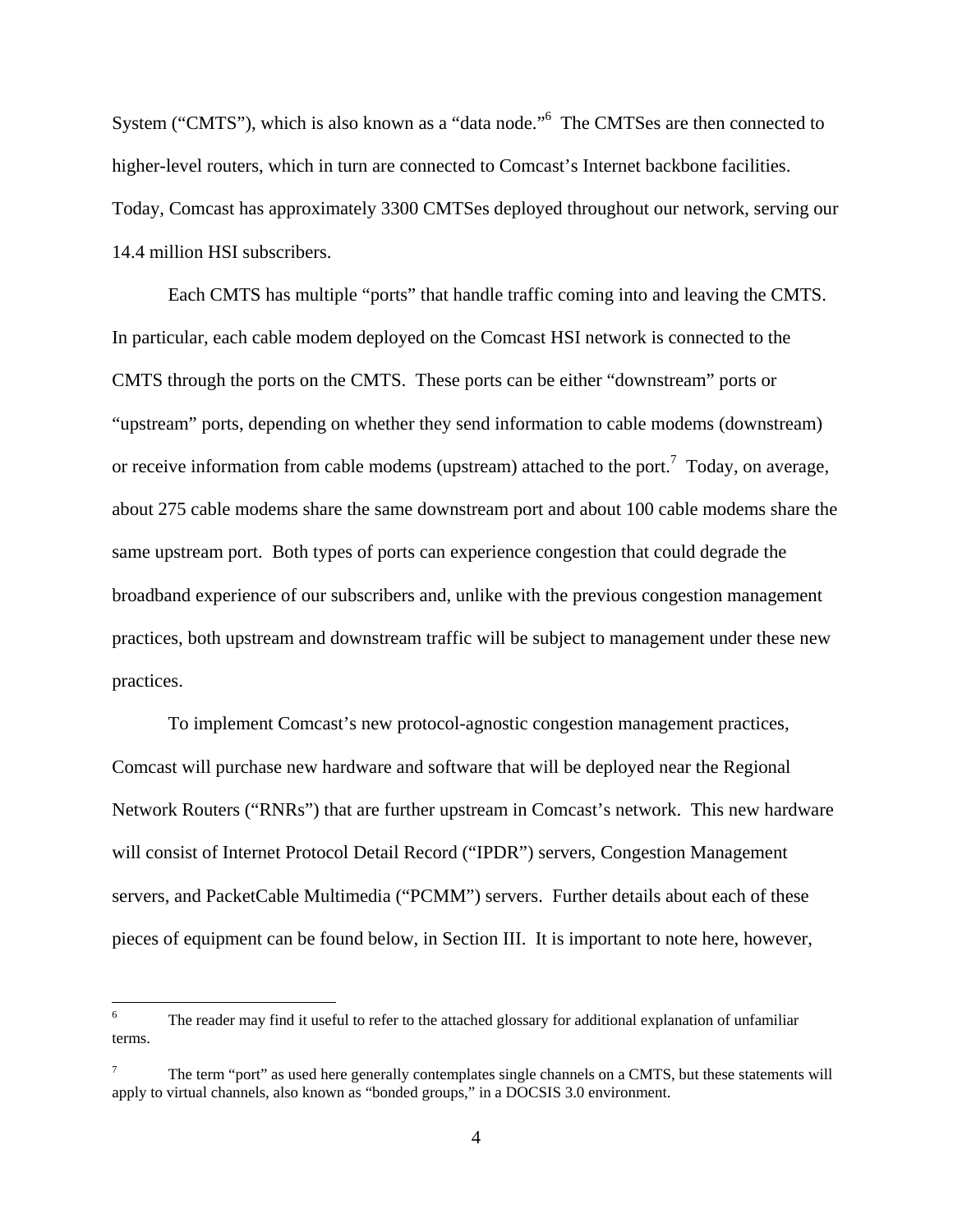that, even though the physical location of these servers is at the RNR, the servers will communicate with -- and manage individually -- multiple ports on multiple CMTSes to effectuate the practices described in this document. That is to say, bandwidth usage on one CMTS port will have no effect on whether the congestion management practices described herein are applied to a subscriber on a different CMTS port.

The following diagram provides a simplified graphical depiction of the network architecture just described:



Diagram 1: Comcast Network Design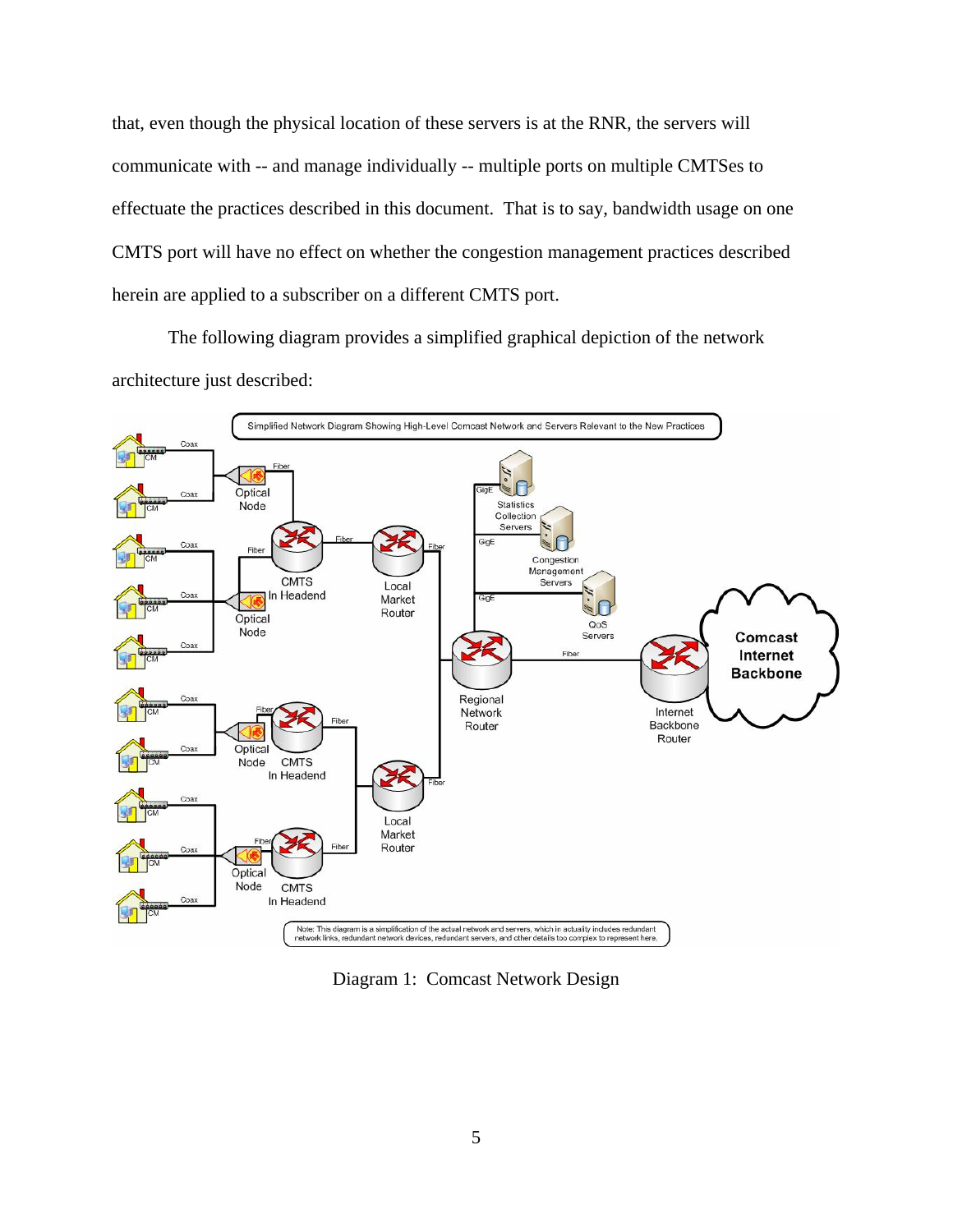Each Comcast HSI subscriber's cable modem has a "bootfile" that contains certain pieces of information about the subscriber's service to ensure that the service functions properly.<sup>8</sup> For example, the bootfile contains information about the maximum speed (what we refer to in this document as the "provisioned bandwidth") that a particular modem can achieve based on the tier (personal, commercial, etc.) the customer has purchased. Bootfiles are generally reset from time to time to account for changes in the network and other updates, and this is usually done through a command sent from the network and without any effect on the subscriber. In preparation for the transition to the new practices, Comcast will send new bootfiles to our HSI customers' cable modems that will create two Quality of Service ("QoS") levels for Internet traffic going to and from the cable modem: (1) "Priority Best-Effort" traffic ("PBE"); and (2) "Best-Effort" traffic ("BE"). As with previous changes to cable modem bootfiles, the replacement of the old bootfile with the new bootfile requires no active participation by Comcast customers.<sup>9</sup>

Thereafter, all traffic going to or coming from cable modems on the Comcast HSI network will be designated as either PBE or BE. PBE will be the default status for all Internet traffic coming from or going to a particular cable modem. Traffic will be designated BE for a particular cable modem only when both of two conditions are met:

• First, the usage level of a particular upstream or downstream port of a CMTS, as measured over a particular period of time, must be nearing the point where congestion could degrade users' experience. We refer to this as the "Near Congestion State" and, based on the technical trials we have conducted, we have established a threshold, described in more detail below, for when a particular CMTS port enters that state.

 $\overline{a}$ 

<sup>8</sup> No personal information is included in the bootfile; it only includes information about the service that the subscriber has purchased.

<sup>9</sup> A very small percentage of Comcast's HSI customers use first-generation cable modems that cannot support the new congestion management practices. These cable modems will not receive the new bootfiles and, after December 31, 2008, those cable modems will not be subject to congestion management and all their traffic effectively will be designated PBE. These older cable modems have less capability to utilize significant amounts of bandwidth and will, in any event, be replaced over time.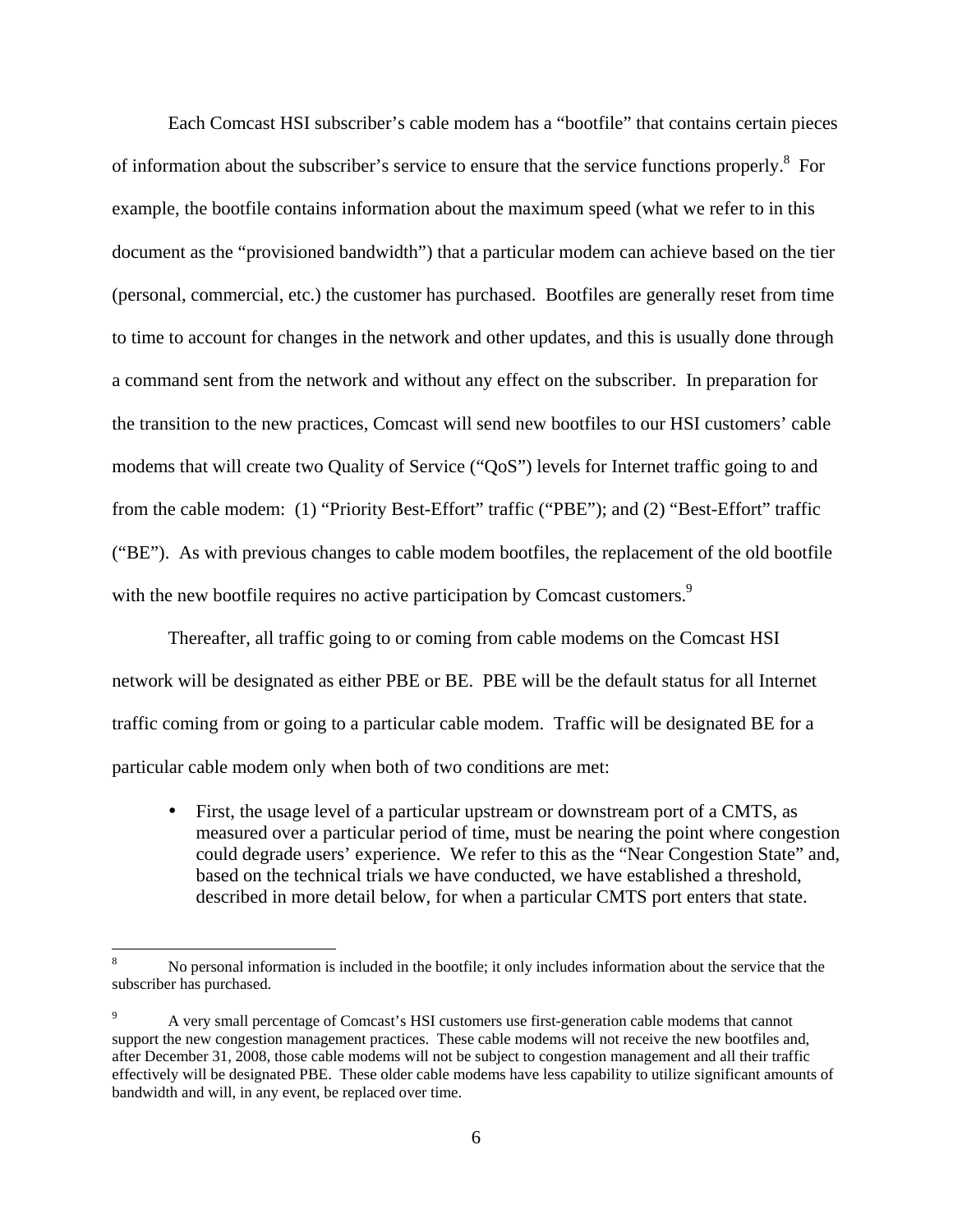• Second, a particular subscriber must be making a significant contribution to the bandwidth usage on the particular port, as measured over a particular period of time. We refer to this as the "Extended High Consumption State" and, based on the technical trials we have conducted, we have established a threshold, described in more detail below, for when a particular user enters that state.

When, *and only when*, both conditions are met, a user's upstream or downstream traffic (depending on which type of port is in the Near Congestion State) will be designated as BE. Then, to the extent that actual congestion occurs, any delay resulting from the congestion will affect BE traffic before it affects PBE traffic.

We now explain the foregoing in greater detail.

#### **A. Thresholds For Determining When a CMTS Port Is in a Near Congestion State**

For a CMTS port to enter the Near Congestion State, traffic flowing to or from that CMTS port must exceed a specified level (the "Port Utilization Threshold") for a specific period of time (the "Port Utilization Duration"). The Port Utilization Threshold on a CMTS port is measured as a percentage of the total aggregate upstream or downstream bandwidth for the particular port during the relevant timeframe. The Port Utilization Duration on the CMTS is measured in minutes.

Values for each of the thresholds to be used as part of this new management technique have been tentatively established after an extensive process of lab tests, simulations, technical trials, vendor evaluations, customer feedback, and a third-party consulting analysis. In the same way that specific anti-spam or other network management practices are adjusted to address new issues that arise, it is a near certainty that these values will change in both the short-term and the long-term, as Comcast gathers more data and performs additional analysis resulting from widescale deployment of the new technique. Moreover, as with any large network or software system, software bugs and/or unexpected errors may arise, requiring software patches or other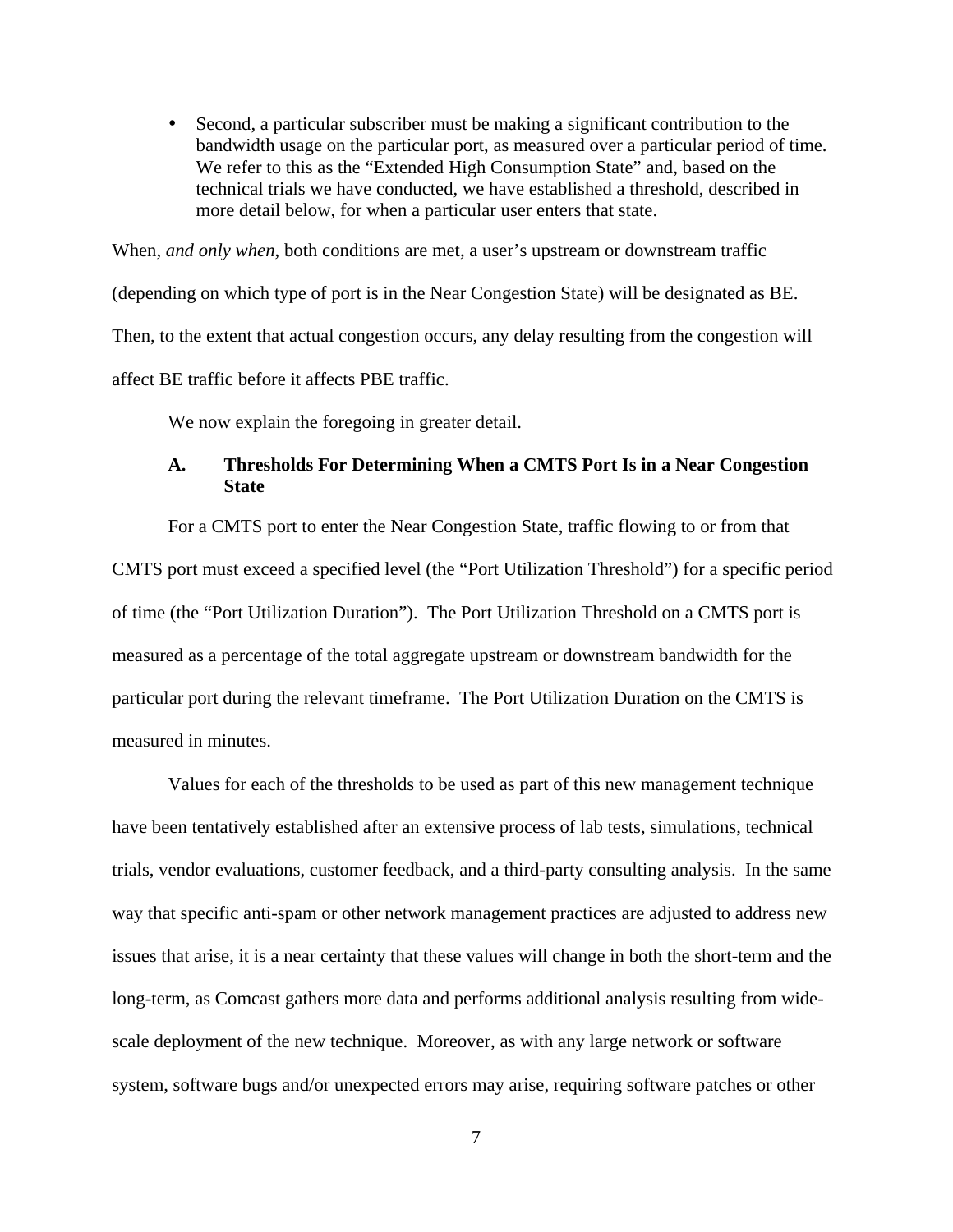corrective actions. As always, our decisions on these matters will be driven by the marketplace imperative that we deliver the best possible experience to our HSI subscribers.

Given our experience so far, we have determined that a starting point for the upstream Port Utilization Threshold should be 70 percent and the downstream Port Utilization Threshold should be 80 percent. For the Port Utilization Duration, we have determined that the starting point should be approximately 15 minutes (although some technical limitations in some newer CMTSes deployed on Comcast's network may make this time period vary slightly). Thus, over any 15-minute period, if an average of more than 70 percent of a port's upstream bandwidth capacity or more than 80 percent of a port's downstream bandwidth capacity is utilized, that port will be determined to be in a Near Congestion State.

Based on the trials to date, we expect that a typical CMTS port on our HSI network will be in a Near Congestion State only for relatively small portions of the day, if at all, though there is no way to forecast what will be the busiest time on a particular port on a particular day. Moreover, the trial data indicate that, even when a particular port is in a Near Congestion State, the instances where the network *actually* becomes congested during the Port Utilization Duration are few, and managed users whose traffic is delayed during those congested periods perceive little, if any, effect, as discussed below.

#### **B. Thresholds For Determining When a User Is in an Extended High Consumption State and for Release from that Classification**

Once a particular CMTS port is in a Near Congestion State, the software examines whether any cable modems are consuming bandwidth disproportionately.<sup>10</sup> For a user to enter an

 $10<sup>10</sup>$ Although each cable modem is typically assigned to a particular household, the software does not (and cannot) actually identify individual users or analyze particular users' traffic. For purposes of this report, we use "cable modem," "user," and "subscriber" interchangeably to mean a subscriber account or user account and not an individual person.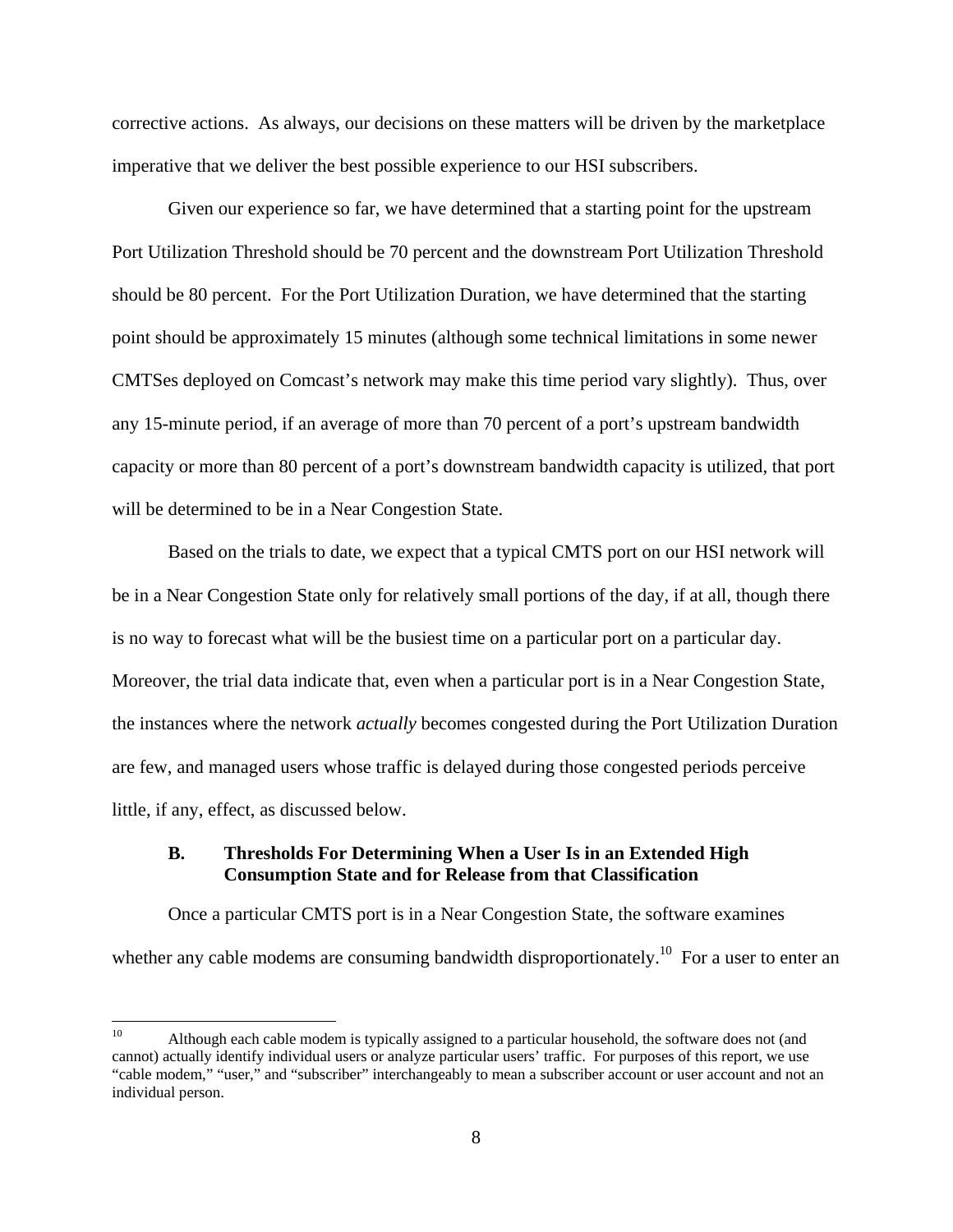Extended High Consumption State, he or she must consume greater than a certain percentage of his or her provisioned upstream or downstream bandwidth (the "User Consumption Threshold") for a specific length of time (the "User Consumption Duration"). The User Consumption Threshold is measured as a user's consumption of a particular percentage of his or her total provisioned upstream *or* downstream bandwidth (the maximum speed that a particular modem can achieve based on the tier (personal, commercial, etc.) the customer has purchased, e.g., if a user buys a service with speeds of 8 Mbps downstream and 1 Mbps upstream, then his or her provisioned downstream speed is 8 Mbps and provisioned upstream speed is 1 Mbps).<sup>11</sup> The User Consumption Duration is measured in minutes.

Following lab tests, simulations, technical trials, customer feedback, vendor evaluations, and a third-party consulting analysis, we have determined that the appropriate starting point for the User Consumption Threshold is 70 percent of a subscriber's provisioned upstream or downstream bandwidth, and that the appropriate starting point for the User Consumption Duration is 15 minutes. That is, when a subscriber uses an average of 70 percent or more of his or her provisioned upstream or downstream bandwidth over a particular 15-minute period, that user will be in an Extended High Consumption State.<sup>12</sup> As noted above, these values are subject to change as necessary in the same way that specific anti-spam or other network management practices are adjusted to address new issues that arise, or should unexpected software bugs or other problems arise.

<sup>11</sup> 11 Because the User Consumption Threshold is a percentage of provisioned bandwidth for a particular user account, and not a static value, users of higher speed tiers will have correspondingly higher User Consumption Thresholds.

<sup>&</sup>lt;sup>12</sup> The User Consumption Thresholds have been set sufficiently high that using the HSI connection for VoIP or most streaming video cannot alone cause subscribers to our standard-level HSI service to exceed the User Consumption Threshold. For example, while Comcast's standard-level HSI service provisions downstream bandwidth at 6 Mbps, today, streaming video (even some HD video) from Hulu uses less than 2.5 Mbps, a Vonage or Skype VoIP call uses less than 131 Kbps, and streaming music uses less than 128 Kbps.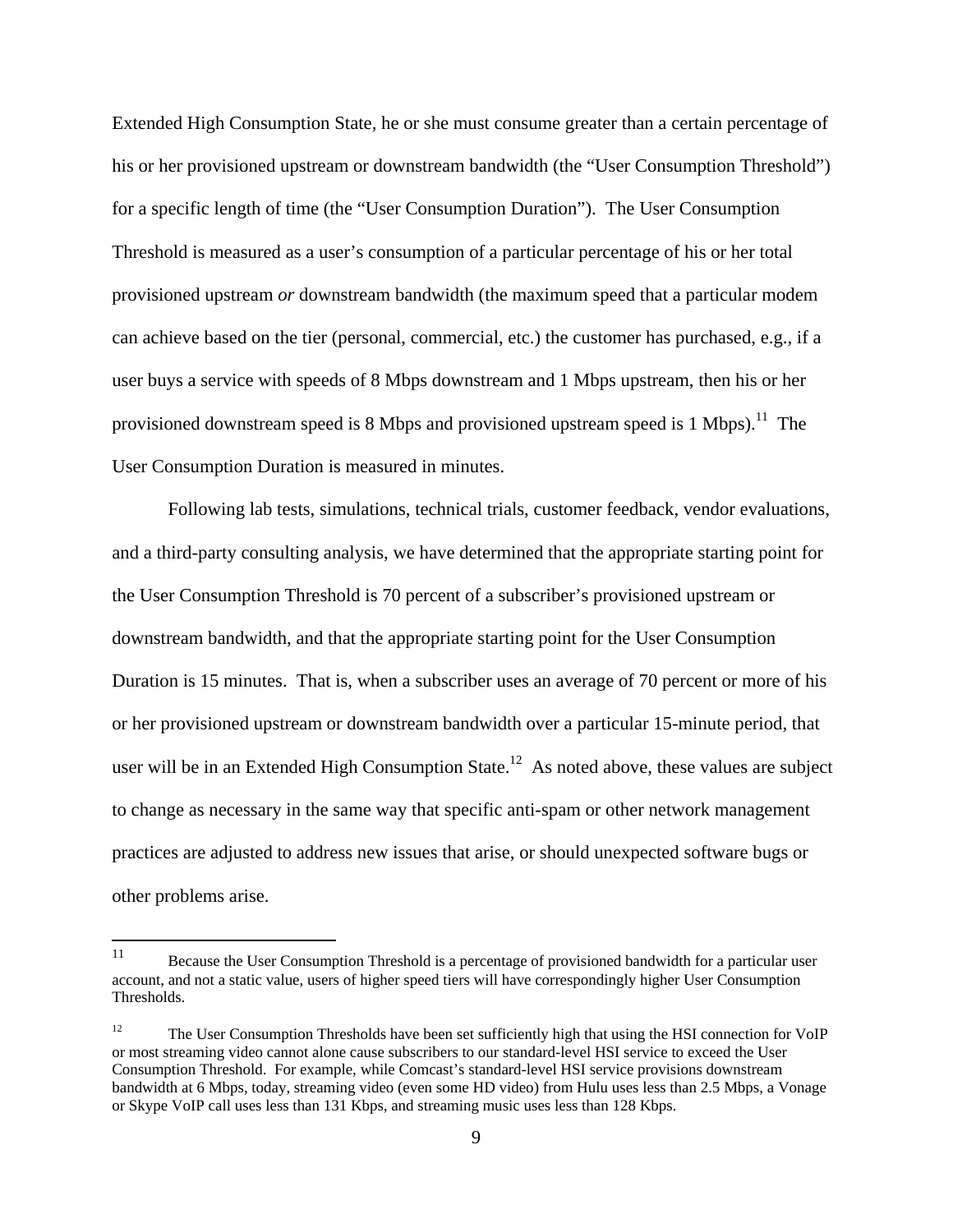Based on data collected from the trial markets where the new management practices are being tested, on average less than one-third of one percent of subscribers have had their traffic priority status changed to the BE state on any given day. For example, in Colorado Springs, CO, the largest test market, on any given day in August 2008, an average of 22 users out of 6,016 total subscribers in the trial had their traffic priority status changed to BE at some point during the day.

A user's traffic is released from a BE state when the user's bandwidth consumption drops below 50 percent of his or her provisioned upstream or downstream bandwidth for a period of approximately 15 minutes. These release criteria are intended to minimize (and hopefully prevent) user QoS oscillation, i.e., a situation in which a particular user could cycle repeatedly between BE and PBE. NetForecast, Inc., an independent consultant retained to provide analysis and recommendations regarding Comcast's trials and related congestion management work, suggested this approach, which has worked well in our ongoing trials and lab testing.<sup>13</sup> In trials, we have observed that user traffic rarely remains in a managed state longer than the initial 15 minute period.

Simply put, there are four steps to determining whether the traffic associated with a particular cable modem is designated as PBE or BE:

- 1. Determine if the CMTS port is in a Near Congestion State.
- 2. If yes, determine whether any users are in an Extended High Consumption State.
- 3. If yes, change those users' traffic to BE from PBE. If the answer at either step one or step two is no, no action is taken.

<sup>13</sup> NetForecast, Inc. is an internationally recognized engineering consulting company that, among other things, advises network operators and technology vendors about technology issues and how to improve the performance of a network.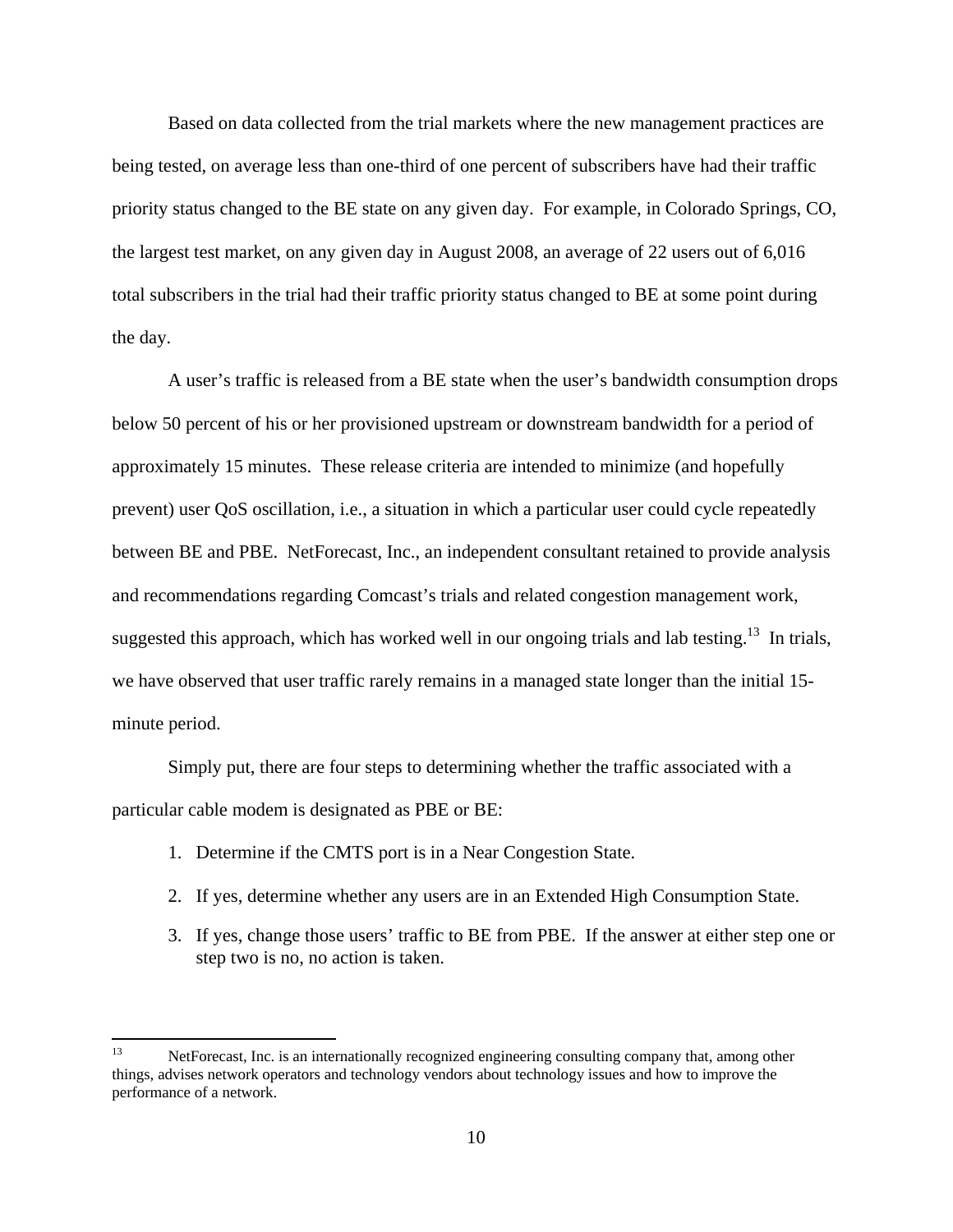4. If a user's traffic has been designated BE, check user consumption at next interval. If user consumption has declined below predetermined threshold, reassign the user's traffic as PBE. If not, recheck at next interval.

The following diagram graphically depicts how this management process would work in the case of a situation where upstream port utilization may be reaching a Near Congestion State (the same diagram, with different values in the appropriate places, could be used to depict the management process for downstream ports, as well):



Diagram 2: Upstream Congestion Management Decision Flowchart

## **C. Effect of BE Quality of Service on Users' Broadband Experience**

When a CMTS port is in a Near Congested State and a cable modem connected to that port is in an Extended High Consumption State, that cable modem's traffic will be designated as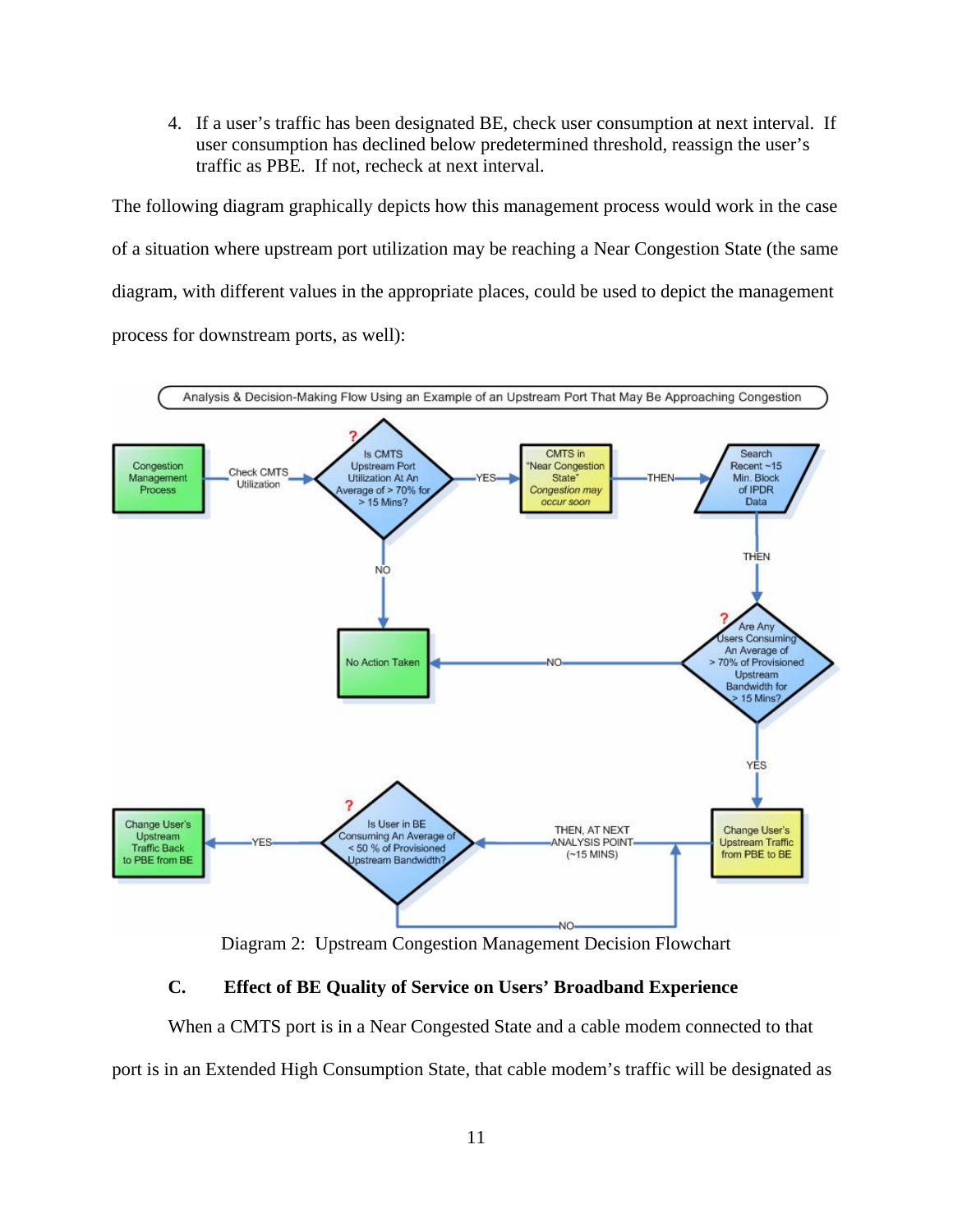BE. Depending upon the level of congestion in the CMTS port, this designation may or may not result in the user's traffic being delayed or, in extreme cases, dropped before PBE traffic is dropped.<sup>14</sup> This is because of the way that the CMTS handles traffic. Specifically, CMTS ports have what is commonly called a "scheduler" that puts all the packets coming from or going to cable modems on that particular port in a queue and then handles them in turn. A certain number of packets can be processed by the scheduler in any given moment; for each time slot, PBE traffic will be given priority access to the available capacity, and BE traffic will be processed on a space-available basis.

A rough analogy would be to busses that empty and fill up at incredibly fast speeds. As empty busses arrive at the figurative "bus stop" -- every two milliseconds in this case -- they fill up with as many packets as are waiting for "seats" on the bus, to the limits of the bus' capacity. During non-congested periods, the bus will usually have several empty seats, but, during congested periods, the bus will fill up and packets will have to wait for the next bus. It is in the congested periods that BE packets will be affected. If there is no congestion, packets from a user in a BE state should have little trouble getting on the bus when they arrive at the bus stop. If, on the other hand, there is congestion in a particular instance, the bus may become filled by packets in a PBE state before any BE packets can get on. In that situation, the BE packets would have to wait for the next bus that is not filled by PBE packets. In reality, this all takes place in twomillisecond increments, so even if the packets miss 50 "busses," the delay only will be about *one-tenth of a second*.

 $14$ Congestion can occur in any IP network, and, when it does, packets can be delayed or dropped. As a result, applications and protocols have been designed to deal with this reality. Our new congestion management practices will ensure that, in those rare cases where packets may be dropped, BE packets will be dropped before PBE packets are dropped.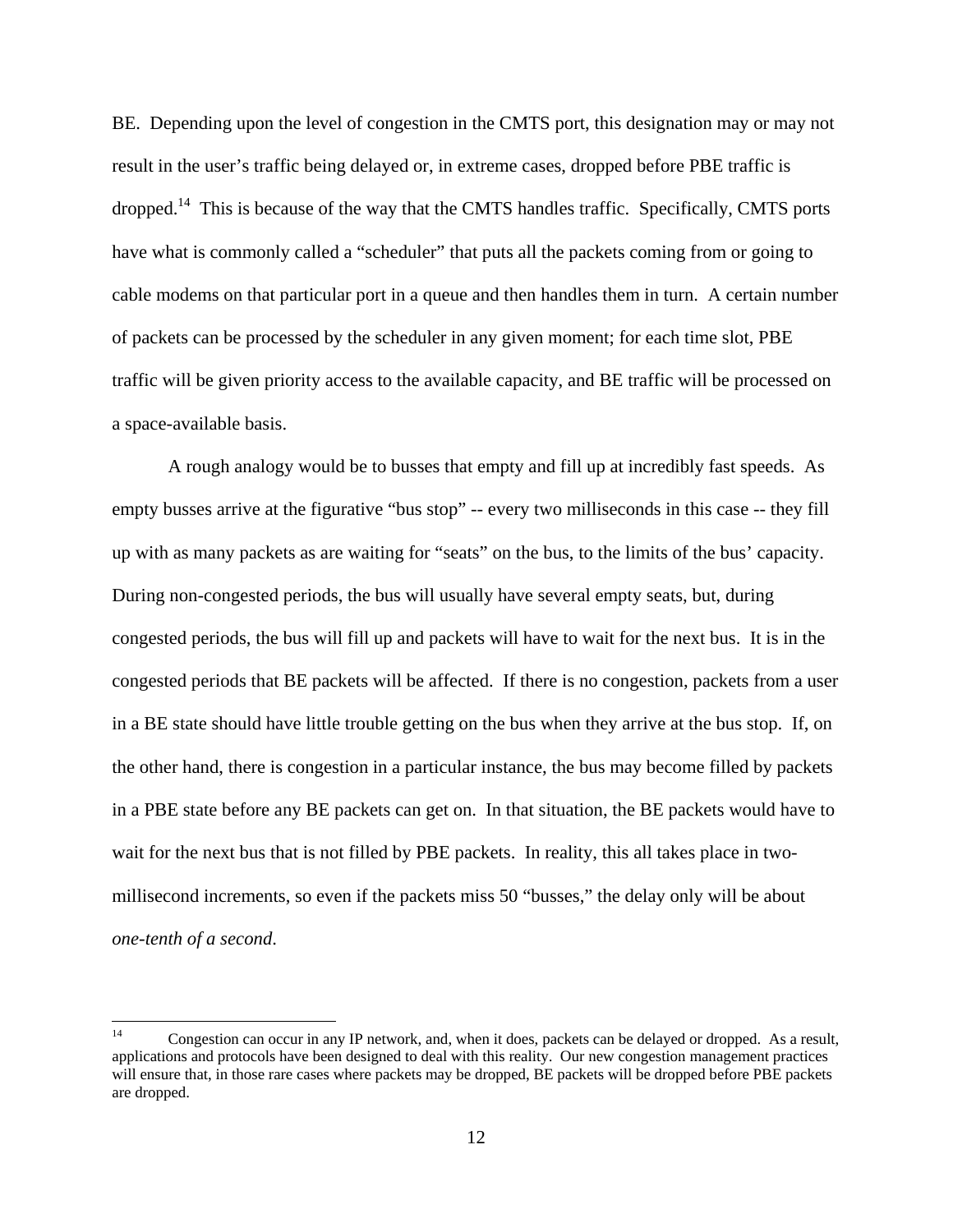During times of actual network congestion, when BE traffic might be delayed, there are a variety of effects that could be experienced by a user whose traffic is delayed, depending upon what applications he or she is using. Typically, a user whose traffic is in a BE state during actual congestion may find that a webpage loads sluggishly, a peer-to-peer upload takes somewhat longer to complete, or a VoIP call sounds choppy. Of course, the same thing could happen to the customers on a port that is congested *in the absence of any congestion management*; the difference here is that the effects of any such delays are shifted toward those who have been placing the greatest burden on the network, instead of being distributed randomly among the users of that port without regard to their consumption levels.

NetForecast, Inc. explored the potential risk of a worst-case scenario for users whose traffic is in a BE state: the possibility of "bandwidth starvation" in the theoretical case where 100 percent of the CMTS bandwidth is taken up by PBE traffic for an extended period of time. In theory, such a condition could mean that a given user whose traffic is designated BE would be unable to effectuate an upload or download (as noted above, both are managed separately) for some period of time. However, when these management techniques were tested, first in company testbeds and then in our real-world trials conducted in the five markets, such a theoretical condition did not occur. In addition, trial results demonstrated that these management practices have very modest real-world impacts. To date, *Comcast has yet to receive a single customer complaint in any of the trial markets that can be traced to the new congestion management practices*, despite having broadly publicized its trials.

Comcast will continue to monitor how user traffic is affected by these new congestion management techniques and will make the adjustments necessary to ensure that all Comcast HSI customers have a high-quality Internet experience.

13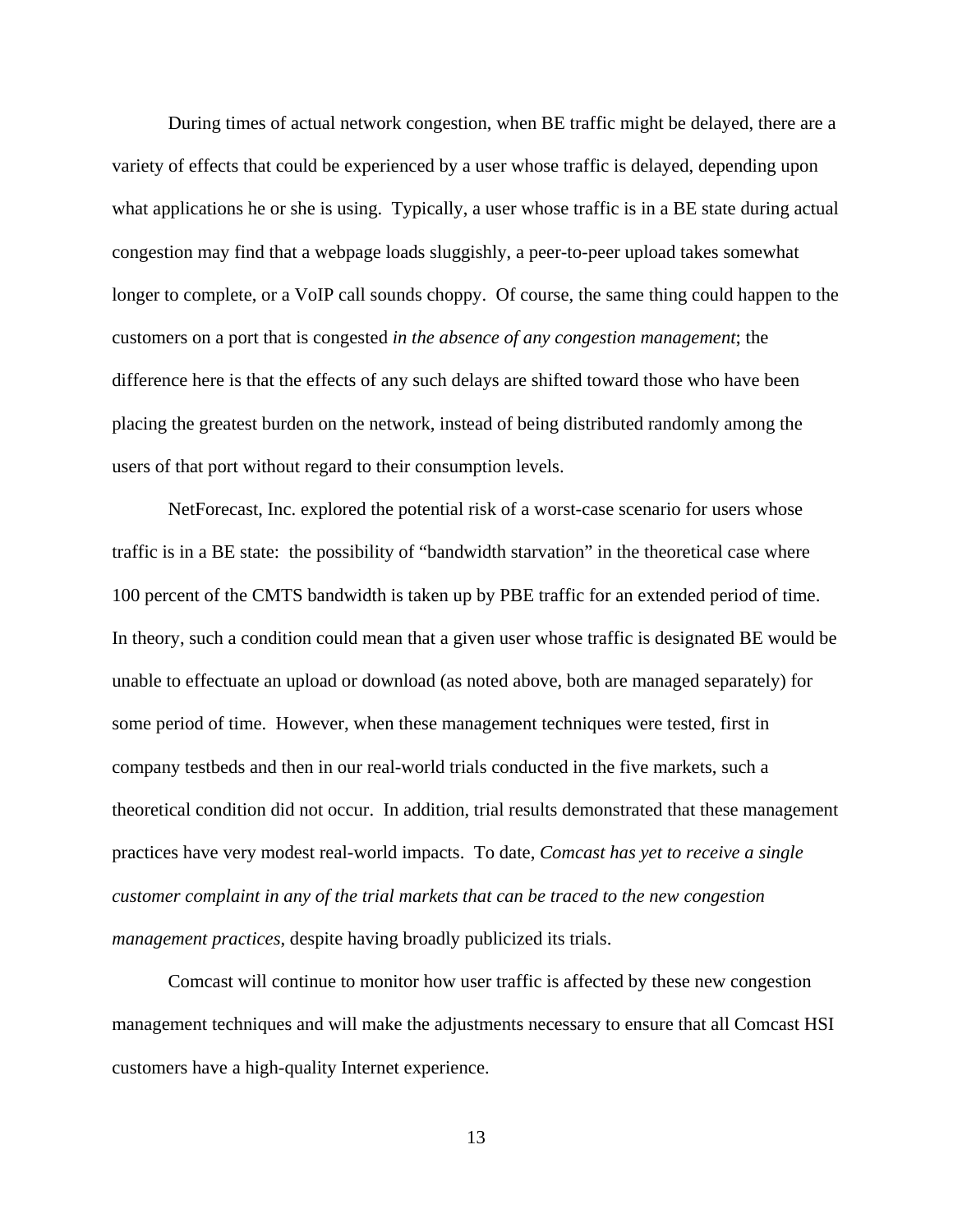#### **III. EQUIPMENT/SOFTWARE USED AND LOCATION**

The above-mentioned functions will be carried out using three different types of application servers, supplied by three different vendors. As mentioned above, these servers will be installed near Comcast's regional network routers. The *exact* locations of various servers have not been finalized, but this will not change the fact that they will manage individual CMTS ports.

The first application server will be an IPDR server, which will collect relevant cable modem volume usage information from the CMTS, such as how many aggregate upstream or downstream bytes a subscriber uses over a particular period of time.<sup>15</sup> Comcast has not yet chosen a vendor for the IPDR servers, but is in active negotiations with several vendors.

The second application server is the Sandvine Congestion Management Fairshare ("CMF") server, which will use Simple Network Management Protocol ("SNMP") to measure CMTS port utilization and detect when a port is in a Near Congestion State. When this happens, the CMF server will then query the relevant IPDR data for a list of cable modems meeting the criteria set forth above for being in an Extended High Consumption State.

If one or more users meet the criteria to be managed, then the CMF server will notify a third application server, the PCMM application server developed by Camiant Technologies, as to which users have been in an Extended High Consumption State and whose traffic should be treated as BE. The PCMM servers are responsible for signaling a given CMTS to set the traffic for specific cable modems with a BE QoS, and for tracking and managing the state of such CMTS actions. *If no users meet the criteria to be managed, no users will have their traffic managed.* 

 $15\,$ 15 IPDR has been adopted as a standard by many industry organizations and initiatives, such as CableLabs, ATIS, ITU, and 3GPP, among others.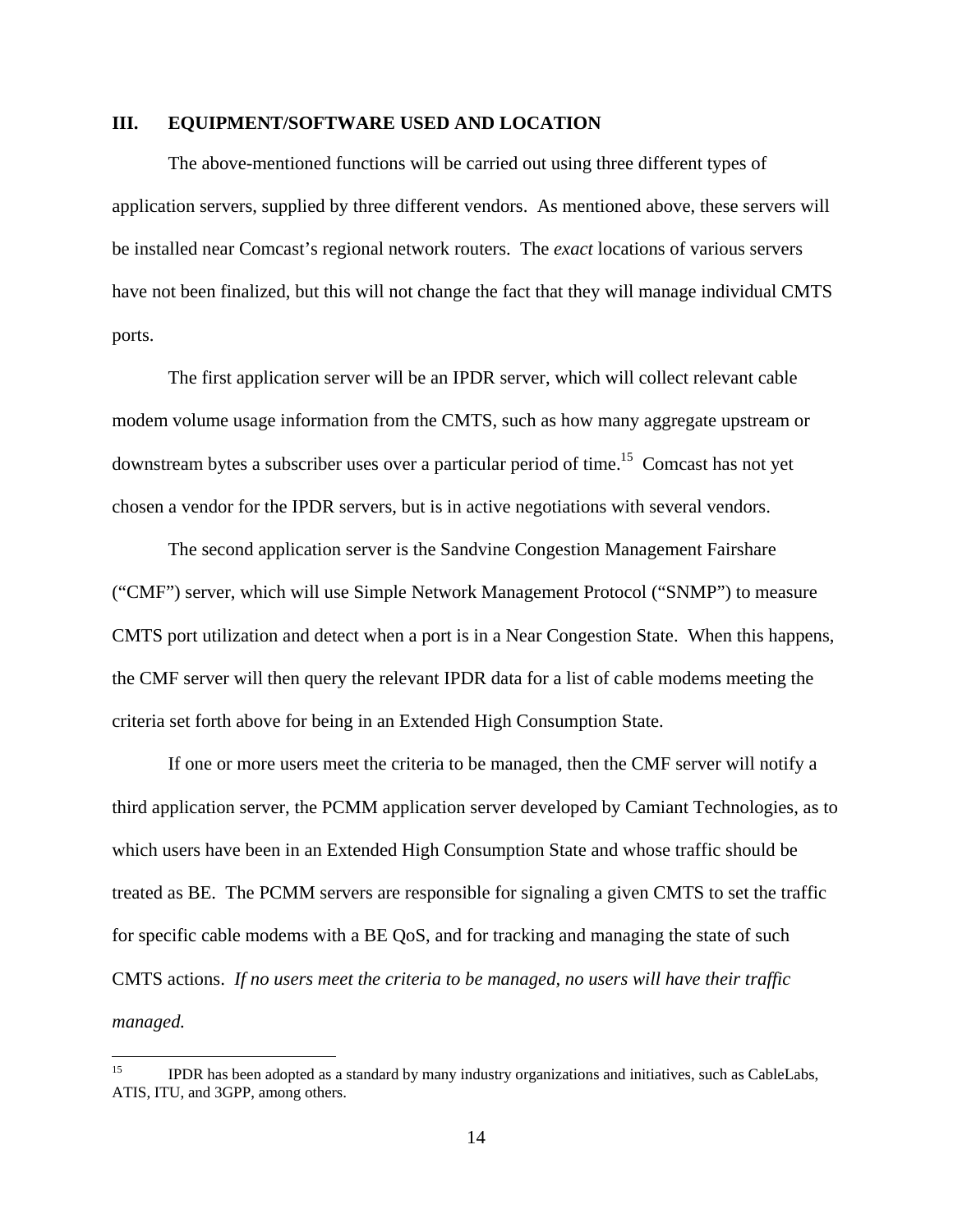The following diagram graphically depicts the high-level management flows among the

congestion management components on Comcast's network, as described above:



Diagram 3: High Level Management Flows

#### **IV. CONCLUSION**

Comcast's transition to protocol-agnostic congestion management is already underway, and Comcast is on schedule to meet the benchmarks set forth in Attachment C in order to complete the transition by December 31, 2008. As described above, the new approach will not manage congestion by focusing on managing the use of specific protocols. Nor will this approach use "reset packets." Rather, the new approach will (1) during periods when a CMTS port is in a Near Congestion State, (2) identify the subscribers on that port who have consumed a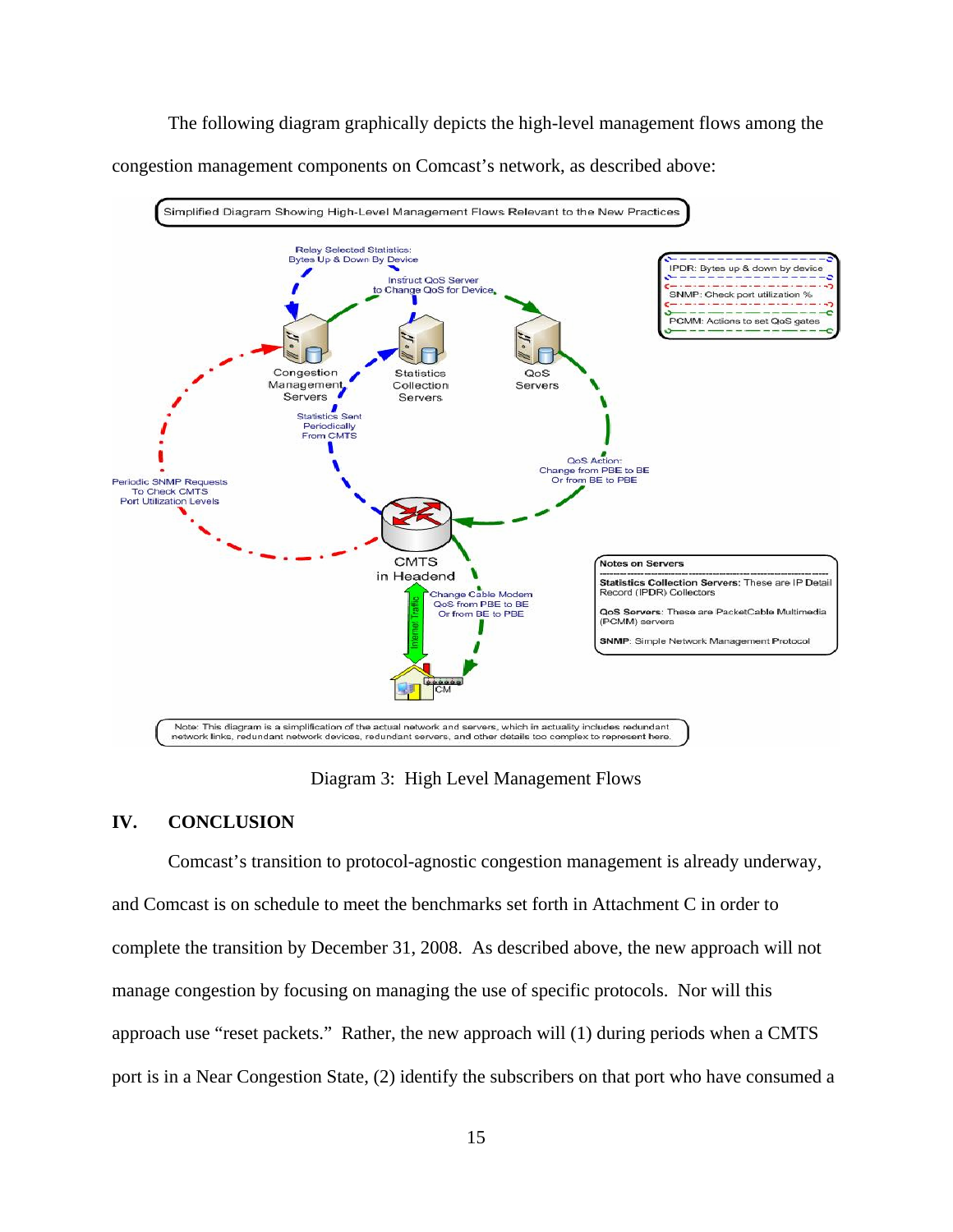disproportionate amount of bandwidth over the preceding 15 minutes, (3) lower the priority status of those subscribers' traffic to BE status until those subscribers meet the release criteria, and (4) during periods of congestion, delay BE traffic before PBE traffic is delayed. Our trials indicate that these new practices will ensure a quality online experience for all of our HSI customers.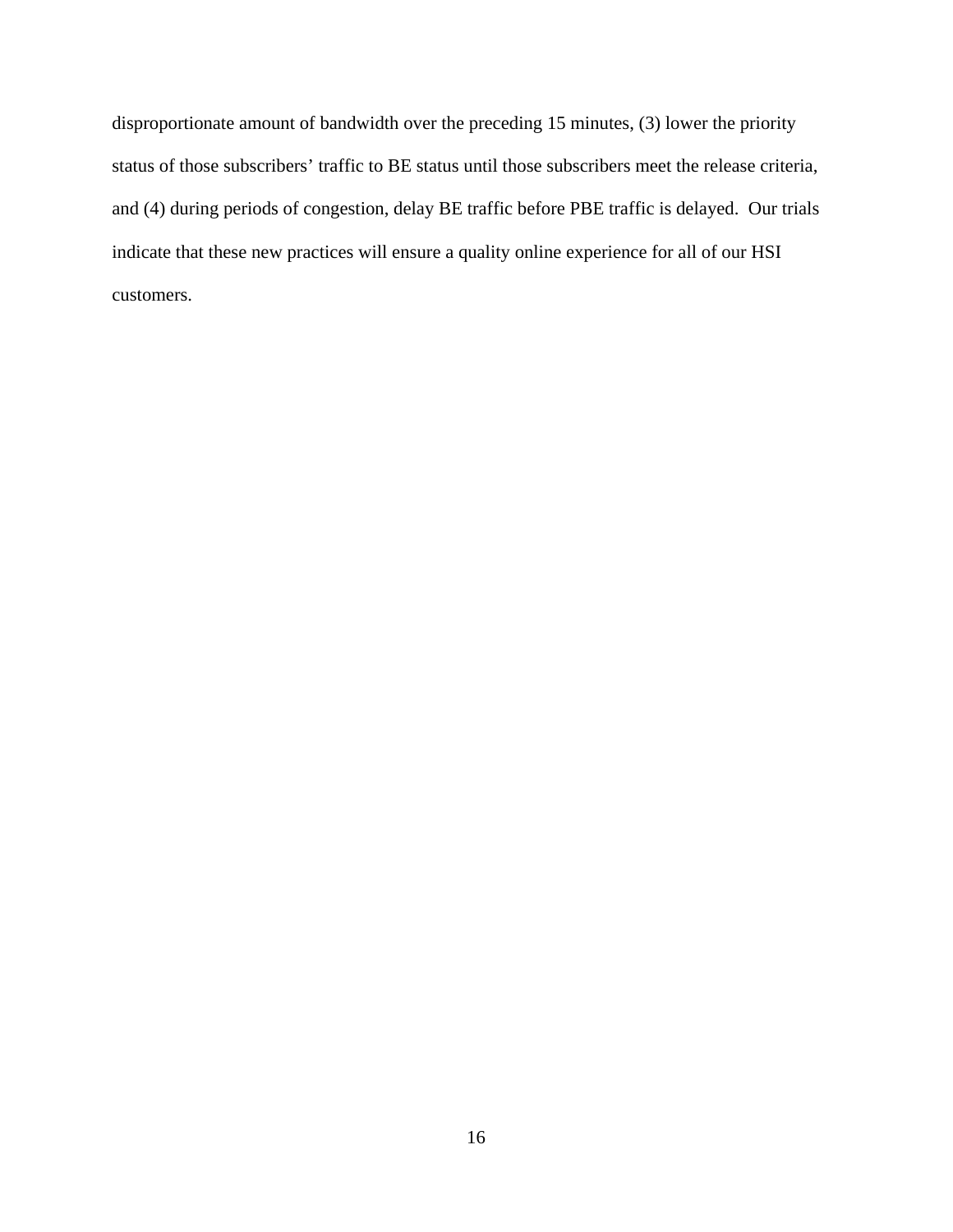## **Basic Glossary**

# **Cable Modem:**

A device located at the customer premise used to access the Comcast High Speed Internet (HSI) network. In some cases, the cable modem is owned by the customer, and in other cases it is owned by the cable operator. This device has an interface (i.e., someplace to plug in a cable) for connecting the coaxial cable provided by the cable company to the modem, as well as one or more interfaces for connecting the modem to a customer's PC or home gateway device (e.g., router, firewall, access point, etc.). In some cases, the cable modem function, i.e., the ability to access the Internet, is integrated into a home gateway device or embedded multimedia terminal adapter (eMTA). Once connected, the cable modem links the customer to the HSI network and ultimately the broader Internet.

# **Cable Modem Termination System (CMTS):**

A piece of hardware located in a cable operator's local network (generally in a "headend") that acts as the gateway to the Internet for cable modems in a particular geographic area. A simple way to think of the CMTS is as a router with interfaces on one side leading to the Internet and interfaces on the other connecting to Optical Nodes and then customers.

## **Cable Modem Termination System Port:**

A CMTS has both upstream and downstream network interfaces to serve the local access network, which we refer to as upstream or downstream ports. A port generally serves a neighborhood of hundreds of homes.

#### **Channel Bonding:**

A technique for combining multiple downstream and/or upstream channels to increase customers' download and/or upload speeds, respectively. Multiple channels from the HFC network can be bonded into a single virtual port (called a bonded group), which acts as a large single channel or port to provide increased speeds for customers. Channel bonding is a feature of Data Over Cable Service Interface Specification (DOCSIS) version 3.

#### **Coaxial Cable (Coax):**

A type of cable used by a cable operator to connect customer premise equipment (CPE) -- such as TVs, cable modems (including embedded multimedia terminal adapters), and Set Top Boxes - - to the Hybrid Fiber Coax (HFC) network. There are many grades of coaxial cable that are used for different purposes. Different types of coaxial cable are used for different purposes on the network.

#### **Comcast High Speed Internet (HSI):**

A service/product offered by Comcast for delivering Internet service over a broadband connection.

#### **Customer Premise Equipment (CPE):**

Any device that resides at the customer's residence.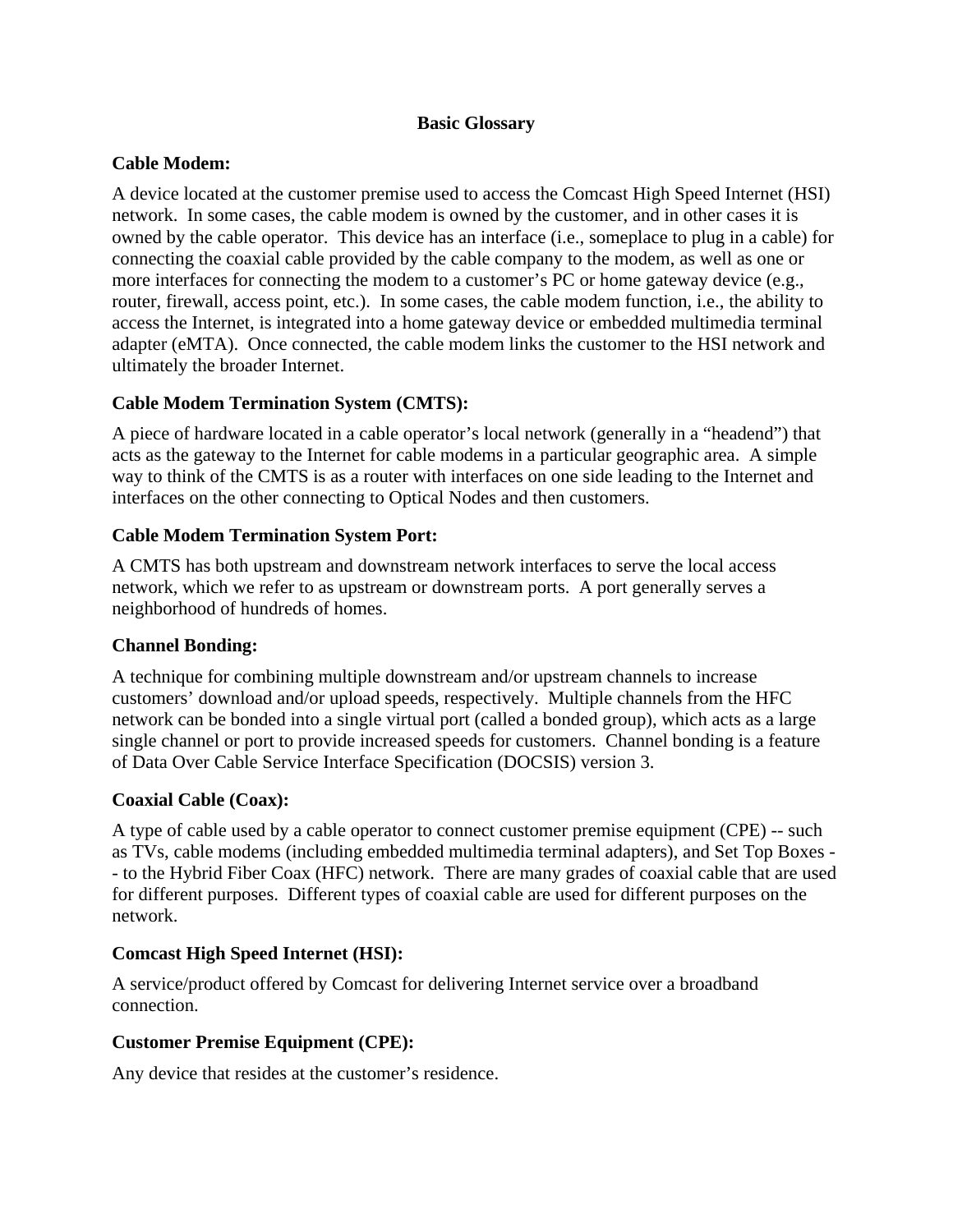# **Data Over Cable Service Interface Specification (DOCSIS):**

A reference standard that specifies how components on cable networks need to be built to enable HSI service over an HFC network. These standards define the specifications for the cable modem and the CMTS such that any DOCSIS certified cable modem will work on any DOCSIS certified CMTS independent of the selected vendor. The interoperability of cable modems and cable modem termination systems allows customers to purchase a DOCSIS certified modem from a retail outlet and use it on their cable-networked home. These standards are available to the public at the CableLabs website, at http://www.cablelabs.com.

# **Downstream:**

Description of the direction in which a signal travels. Downstream traffic occurs when users are downloading something from the Internet, such as watching a YouTube video, reading web pages, or downloading software updates.

# **Headend:**

A cable facility responsible for receiving TV signals for distribution over the HFC network to the end customers. This facility typically also houses the cable modem termination systems. This is sometimes also called a "hub."

# **Hybrid Fiber Coax (HFC):**

Network architecture used primarily by cable companies, comprising of fiber optic and coaxial cables that deliver Voice, Video, and Internet services to customers.

# **Internet Protocol (IP):**

Set of standards for sending data across a packet switched network like the Internet. In the Open System Interconnection Basic Reference Model (OSI) model, IP operates in the "Network Layer" or "Layer 3." The HSI product utilizes IP to provide Internet access to customers.

# **Internet Protocol Detail Record (IPDR):**

Standardized technology for monitoring subscribers' upstream and downstream Internet usage data based on their cable modem. The data is collected from the CMTS and sent to a server for further processing. Additional information is available at: http://www.ipdr.org.

# **Optical Node:**

A component of the HFC network generally located in customers' local neighborhoods that is used to convert the optical signals sent over fiber-optic cables to electrical signals that can be sent over coaxial cable to customers' cable modems, or vice versa. A fiber optic cable connects the Optical Node, through distribution hubs, to the CMTS and coaxial cable connects the Optical Node to customers' cable modems.

# **Open System Interconnection Basic Reference Model (OSI Model):**

A framework for defining various aspects of a communications network in a layered approach. Each layer is a collection of conceptually similar functions that provide services to the layer above it, and receive services from the layer below it. The seven layers of the OSI model are listed below: